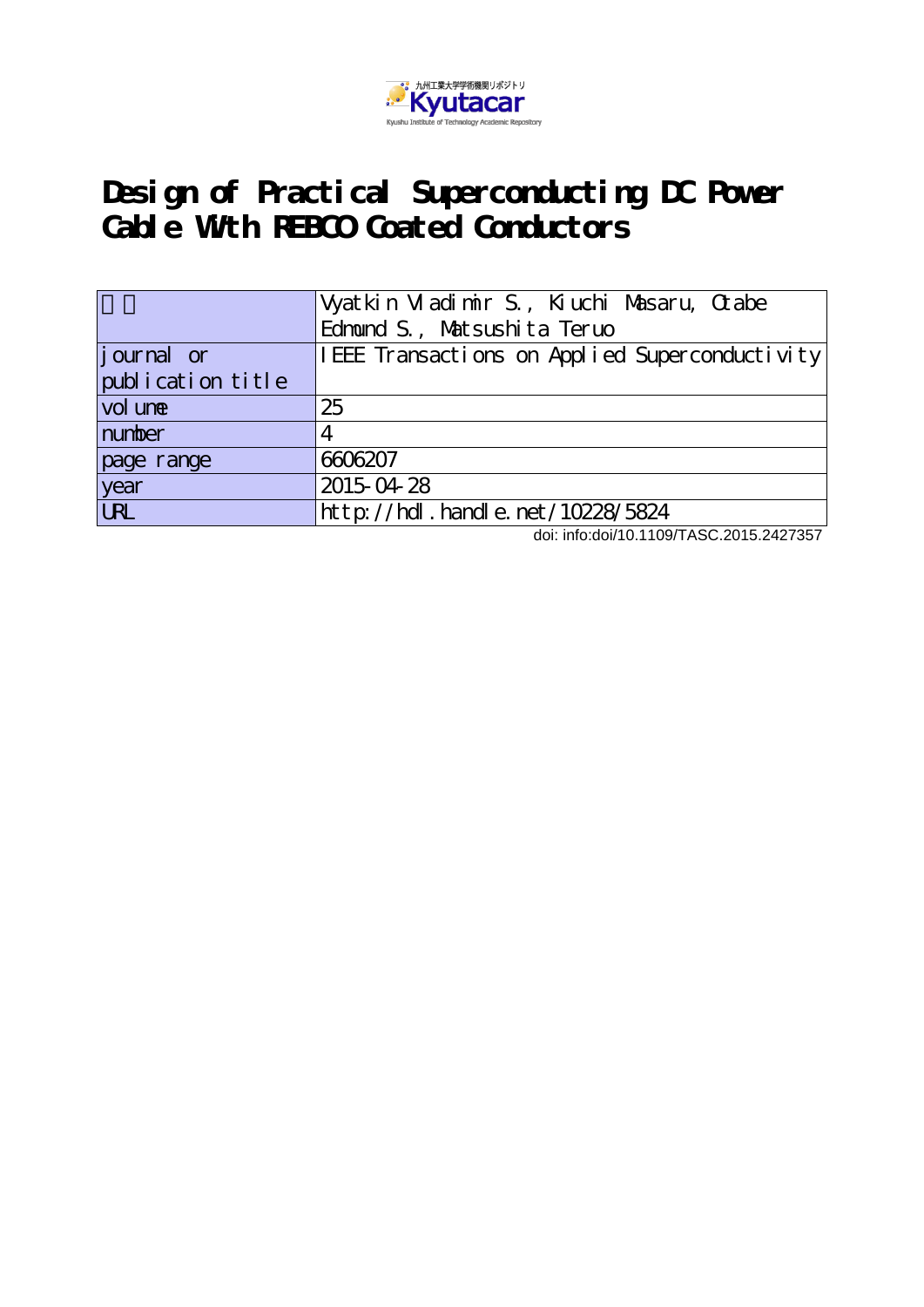# Design of Practical Superconducting DC Power Cable with REBCO Coated Conductors

### Vladimir S. Vyatkin, Masaru Kiuchi, Edmund S. Otabe and Teruo Matsushita

*Abstract***— The authors proposed an innovative superconducting DC power cable using the longitudinal magnetic field effect, i.e., a significant enhancement of the critical current density of a superconductor in a parallel magnetic field. It was expected that a cable with a high current-carrying capacity could be realized with REBa2Cu3O7-δ (REBCO) coated conductors. However, the critical current density in most commercial coated conductors does not increase but slightly decreases with increasing parallel magnetic field. Nevertheless, the critical current density in the parallel magnetic field is remarkably higher than that in a normal in-plane magnetic field, and it is possible to construct a DC cable with a higher current-carrying capacity using this characteristic in comparison with conventional superconducting cables. In this paper, we propose a new design of DC power cable suitable for present commercial coated conductors. The optimal condition of the cable is discussed.**

*Index Terms***— High-temperature superconductors, superconducting DC cable, critical current density, longitudinal magnetic field effect.** 

#### I. INTRODUCTION

uperconducting power cables have been energetically Superconducting power cables have been energetically developed based on the development of long high-temperature superconducting tapes with high critical currents. One of the potential applications of superconducting power cables is DC transmission of electric power generated by renewable sources such as sunshine and wind power. The DC power transmission is suitable for superconductivity that causes no energy dissipation in a steady condition. In addition, a simpler structure is also a merit of DC power cables than in AC power cables.

The authors proposed a new superconducting DC cable with high current-carrying capacity. It was reported that the critical current density was dramatically enhanced for a metallic superconductor in a parallel magnetic field in comparison with that in a normal magnetic field [1-6]. It was empirically known that a force-free structure for flux lines, i.e., a structure in which the current flowed parallel to flux lines, was established in this

field configuration [7-9]. An employment of artificial force-free structure was predicted to significantly enhance the current-carrying capacity of the cable [10]. The essential point was to use the current flowing back on the outer shield conductor for applying an axial magnetic field to the inner conductor and the inner conductor was designed to be in the force-free structure under this axial magnetic field produced by the return current. As a result, the current-carrying capacity could be significantly enhanced in comparison with conventional superconducting DC cables [10]. Especially the enhancement factor increased with increasing current-carrying capacity because of stronger axial magnetic field.

However, the serious problem in present commercial coated conductors is that the critical current does not increase with increasing parallel magnetic field as in metallic superconductors [11]. Some high-quality superconducting thin films with the superconducting layer thickness below 0.5 μm showed a remarkable enhancement of the critical current density [12]. However, the structure of the superconducting layer is generally deteriorated with increasing layer thickness [13]. Especially it was found that *a*-axis grains and tilted *c*-axis grains tend to start to grow at a distance of about 0.5 μm from the substrate [14]. Thus, it is expected that the grain boundaries of these grains with the superconducting matrix meander the current, resulting in a decrease in the critical current density because of deviation from the force-free state. The degradation of the critical current density with increasing superconducting layer thickness [15-20] is consistent with the growth of such grains. Hopefully this situation can be overcome in the future by improving the fabrication process of coated conductors.

For this reason present commercial coated conductors are not useful to the force-free power cable. The same thing can be said to Bi-based superconductors. Then, the question is an investigation of a cable structure that can enhance the current-carrying capacity even for present common coated conductors and Bi-based superconductors.

#### II. PRELIMINARY INVESTIGATION

A better critical current property was obtained for a coated conductor fabricated by the Pulsed Laser Deposition (PLD) method on the Ion-Beam Assisted Deposition (IBAD) substrate among various coated conductors. This was probably caused by a better crystallinity of the superconducting layer for a YBCO coated conductor fabricated by this combination. The magnetic field dependence of the critical current density of this coated

This work is supported by Advanced Low Carbon Technology Research and Development Program (ALCA) of Japan Science and Technology Agency (JST).

Authors are with the Department of Computer Science and Electronics, Kyushu Institute of Technology, 680-4 Kawazu Iizuka 820-8502, Japan and Advanced Low Carbon Technology Research and Development Program, Japan Science and Technology Agency.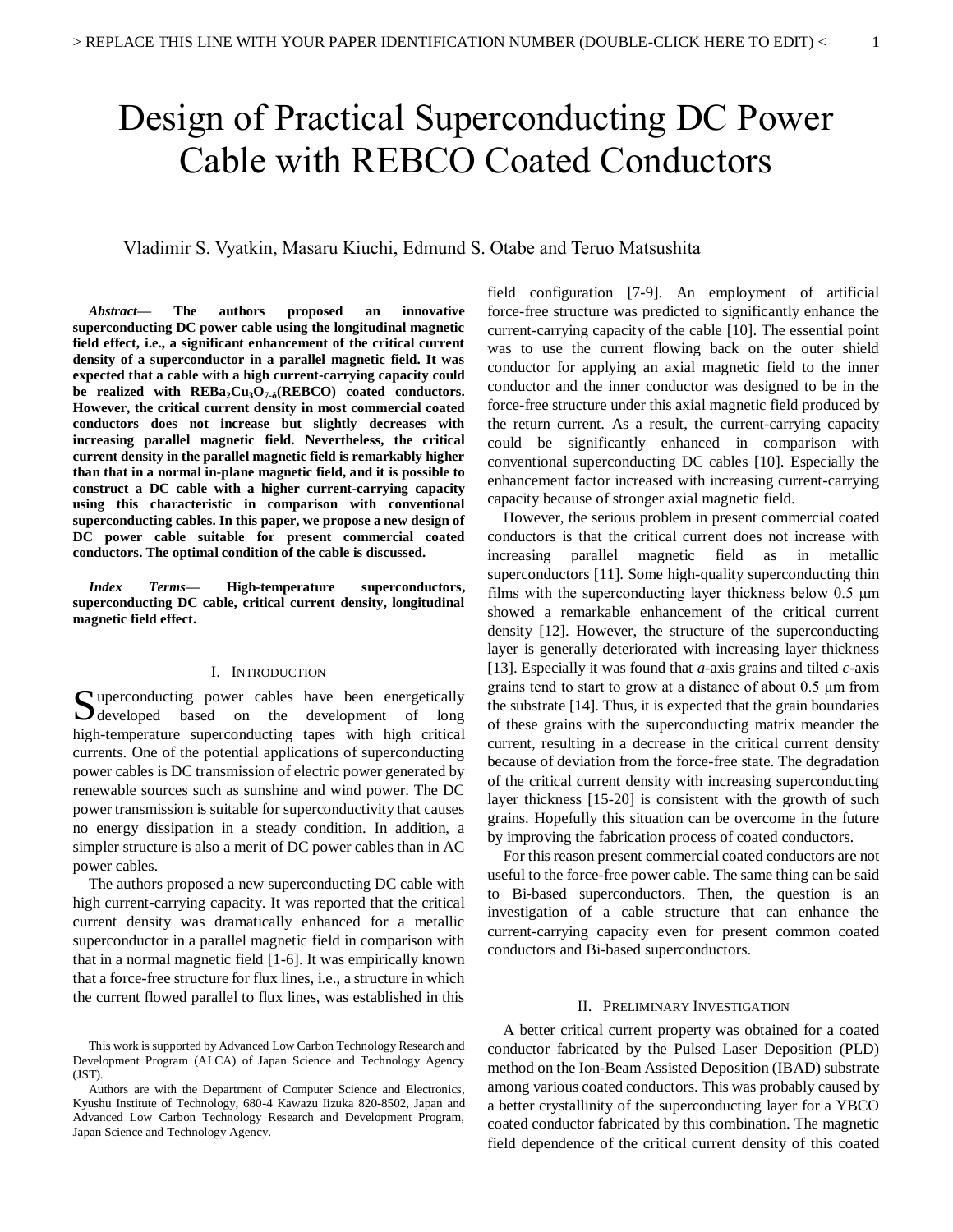

Fig. 1. Dependences of critical current density of a commercial coated conductor made by Fujikura Ltd. on parallel (solid symbols) and normal in-plane (open symbols) magnetic fields at 77.3 K. The solid lines show analytic approximations of Eq. (1) with expansion coefficients in Table I.

conductor is shown in Fig. 1. It is found that the critical current density in a parallel magnetic field  $(J<sub>cm</sub>)$  is almost constant or slightly decreases with increasing magnetic field. This is fairly higher than that in a normal in-plane magnetic field  $(J<sub>cm</sub>)$ , and this superior property can be used for a new power cable. The important thing is that, when the force-free structure is introduced to the cable, the outer layers in the inner conductor must be strongly twisted and the ratio of the transport current to the flowing current decreases significantly. That is, the ratio of the circulating current increases. When the outermost layer is twisted with the winding angle of  $\pi/3$  for example, the ratio of the transport current in this layer decreases to half. Hence, if the critical current density does not increase more than twice, the employment of the force-free structure is not optimal, although it contributes to an enhancement of the currents in the inner layers through strengthening the axial field. It is considered that there is an optimal angle for twisting the layer, where the critical current density is relatively high and the transport efficiency is not appreciably decreased.

The authors proposed a new structure of superconducting DC cable based on this idea to attain a higher current-carrying capacity even for present commercial coated conductors [11, 21, 22]. In this paper this new structure is investigated in more detail to find out the optimal structure for each coated conductor. For the investigation of designing the optimal configuration, the field-angle dependence of the critical current density is important. The measurement of the dependence of the critical current density on the angle  $\varphi$  of the in-plane magnetic field was conducted. Figure 2 shows the results for the specimen shown in Fig. 1.

#### III. ANALYSIS

The current-carrying capacity of a superconducting DC

| <b>TABLE I</b><br>FITTING PARAMETERS FOR $J_{cm}$ AND $J_{CM}$ . |                                                                      |                                                           |  |  |
|------------------------------------------------------------------|----------------------------------------------------------------------|-----------------------------------------------------------|--|--|
|                                                                  | $K_{\rm m i}$ [× 10 <sup>10</sup> Am <sup>-2</sup> /T <sup>j</sup> ] | $K_{\text{M}i}[\times 10^{10} \text{Am}^{-2}/\text{T}^i]$ |  |  |
| 0                                                                | 2.738                                                                | 2.738                                                     |  |  |
| 1                                                                | $-0.1780$                                                            | 0.4024                                                    |  |  |
| 2                                                                | $-168.3$                                                             | $-5.696$                                                  |  |  |
| 3                                                                | 1623                                                                 | 26.00                                                     |  |  |
| 4                                                                | $-7618$                                                              | $-149.5$                                                  |  |  |
| 5                                                                | 20682                                                                | 678.3                                                     |  |  |
| 6                                                                | -33854                                                               | $-1716$                                                   |  |  |
| 7                                                                | 32885                                                                | 2308                                                      |  |  |
| 8                                                                | -17433                                                               | $-1560$                                                   |  |  |
| 9                                                                | 3880                                                                 | 417.5                                                     |  |  |
| $\sim$ $\sim$                                                    |                                                                      |                                                           |  |  |



Fig. 2. In-plane field angle (*φ*) dependence of critical current density of a commercial coated conductor shown in Fig. 1 at 77.3 K. The solid lines show the characteristics assumed in Eq. (2).

power cable is investigated to discuss the optimal structure of the cable. The numerical analysis is based on the experimental results of Figs. 1 and 2. Analytical expressions of these results are necessary, therefore, for calculating the current-carrying capacity of the cable. For this purpose, the magnetic field dependence of the critical current densities in Fig. 1 are approximated as

$$
J_{\rm cm}(B) = \sum_{j=0}^{9} K_{\rm m} j B^{j},
$$
  

$$
J_{\rm cm}(B) = \sum_{j=0}^{9} K_{\rm M} j B^{j},
$$
 (1)

where  $K_{mj}$ 's and  $K_{mj}$ 's are expansion coefficients (see Table I). The solid lines in Fig. 1 show the above formulae. The in-plane field angle dependence of the critical current density is approximated as

$$
J_{\rm c}(\varphi) = \frac{1}{2} (J_{\rm cM} + J_{\rm cm}) + \frac{1}{2} (J_{\rm cM} - J_{\rm cm}) \cos 2\varphi.
$$
 (2)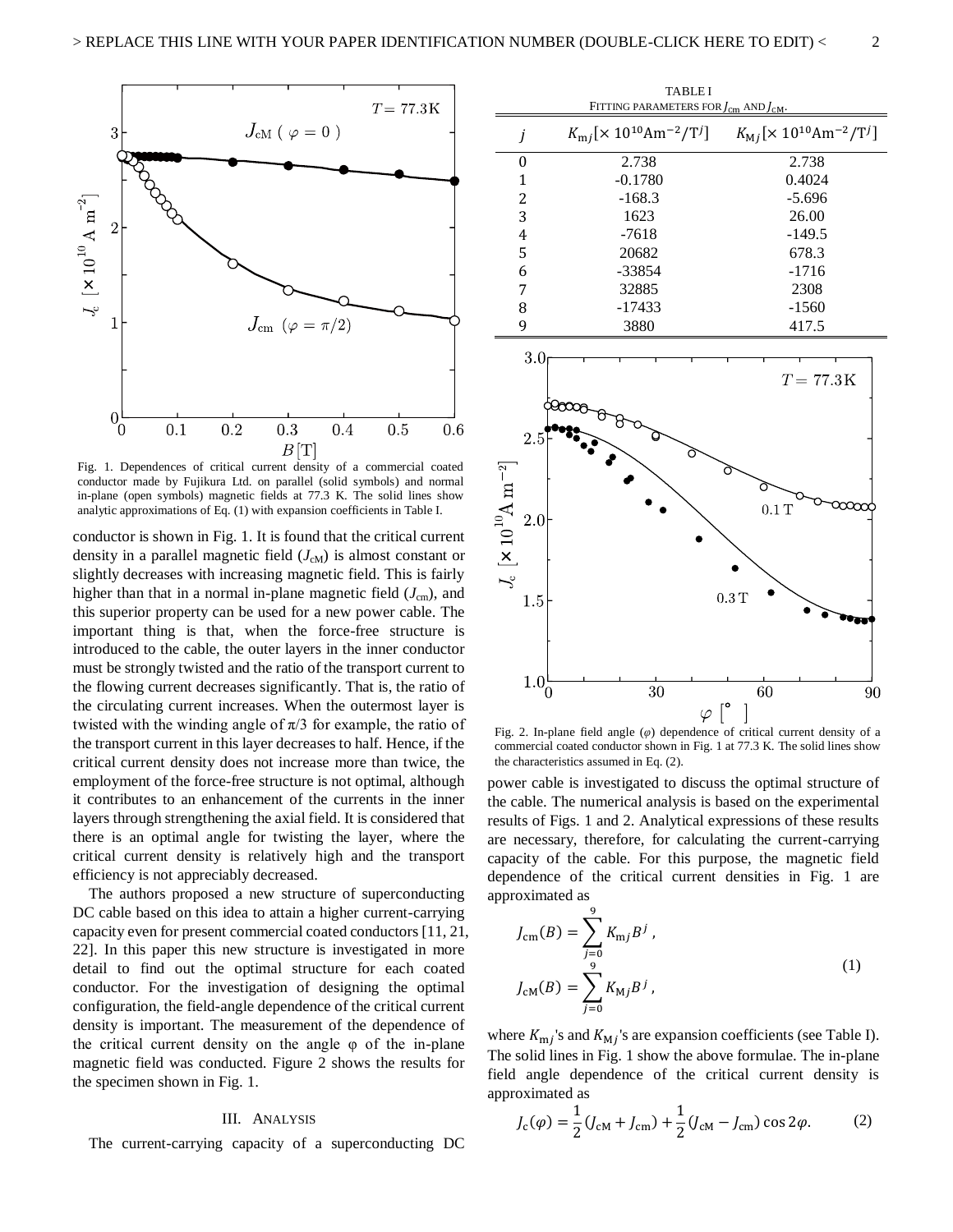

Fig. 3. Schematic illustration of winding structure of coated conductors in inner conductor. The angle  $\theta_i$  for the current is measured from the cable axis, and  $\varphi_i$  is the angle between the current and magnetic field. The axial magnetic field produced by the outside shield conductor is  $B_{\text{ext}}$ .

The solid lines in Fig. 2 show this approximation.

The structure of the cable is defined. We treat the case where the inner conductor is composed of *n* layers of coated conductors aligned parallel on a cylindrical plane with the same angle  $\theta_i$  in the *i*-th layer (*i* = 1, 2, …, *n*). The radius of the *i*-th layer is denoted as

$$
R_i = R_0 + id \tag{3}
$$

where  $R_0$  is the radius of the inner former on which the coated conductors are wound and *d* is the sum of the thickness of the coated conductor and that of the isolation tape. For simplicity, it is assumed that there is no gap between adjacent coated conductors in the same layer (although small gaps will appear between adjacent conductors in a practical cable, it is expected that this does not appreciably affects the predicted current-carrying capacity). The angle of each layer is assumed to increase linearly for simplicity from the innermost layer angle,  $\theta_1$ , to the outermost layer angle,  $\theta_n$ . If the twisting angle of the outermost layer in a continuum model for an infinite *n* is denoted by  $\theta_m$ , the *i*-th layer covers the field angle region between  $(i - 1)\theta_m/n$  and  $i\theta_m/n$ . Hence, we change the distribution of the twisting angle from that in Ref. 21 and determine in average as

$$
\theta_i = \frac{(i - 1/2)}{n} \theta_m.
$$
\n(4)

Then, the innermost layer is not parallel to the cable axis, and this is beneficial for winding the cable. We selected the linear angle distribution because the current-carrying capacity is deteriorated when the angle distribution changes from the linear one. The structure of the conductor is schematically illustrated in Fig. 3, where  $B_{ext}$  is the axial magnetic field produced by the current flowing in the outer shield conductor. The engineering critical current density is given by  $J_e = \beta J_c$ , where  $\beta$  is the fraction of the superconductor in the winding area. If the thickness of the superconducting layer is *t*, we have

$$
\beta = t/d
$$
. The current flowing in the *i*-th layer is

$$
I_i = 2\pi R_i J_{ei} d. \tag{5}
$$

The magnetic field on each layer is formally described, and the magnetic field and critical current density must be solved self-consistently. The analysis method is described in Ref. 21. For convenience it is given in Appendix.

#### IV. RESULTS AND DISCUSSION

The current-carrying capacity of the new cable with 6 - 12 layers are calculated under various conditions of the external axial magnetic field,  $B_{\text{ext}}$ , produced by the return current. It is assumed that  $R_0 = 20$  mm,  $d = 200$  μm and  $t = 2.00$  μm.

Figure 4 shows the current-carrying capacity of a cable with 8-layers ( $n = 8$ ) as a function of  $\theta_m$  in various values of  $B_{ext}$ . Windings of superconducting tapes in usual superconducting DC cables are essentially the same as those in AC cables. In these cables, the superconducting layers are twisted with positive and negative angles, so that the axial magnetic field is eliminated to reduce additional AC losses. Hence, the structure is different from that shown in Fig. 3. Such cables are assumed as conventional cables. In this case, the self-field is directed almost normal to the axis of the cable. Hence, for the calculation of the current-carrying capacity of conventional cables, we can assume  $\varphi = \pi/2$ , and it corresponds to the point at  $\theta_{\rm m} = 0$  for  $B_{\rm ext} = 0$  in Fig. 4. It is found that the current-carrying capacity can be enhanced from that in the conventional cable over a wide region of  $\theta_{\rm m}$  and  $B_{\rm ext}$ . The current-carrying capacity increases with increasing the angle  $\theta_m$  and takes a peak and then, tends to decrease. The first increase comes from the effect of the axial self-field due to the current that increases the critical current density, and the accompanied decrease is caused by a reduction in the transport



Fig. 4. Current-carrying capacity vs.  $\theta_m$  in various values of external longitudinal magnetic field  $B_{\text{ext}}$  for  $n = 8$ .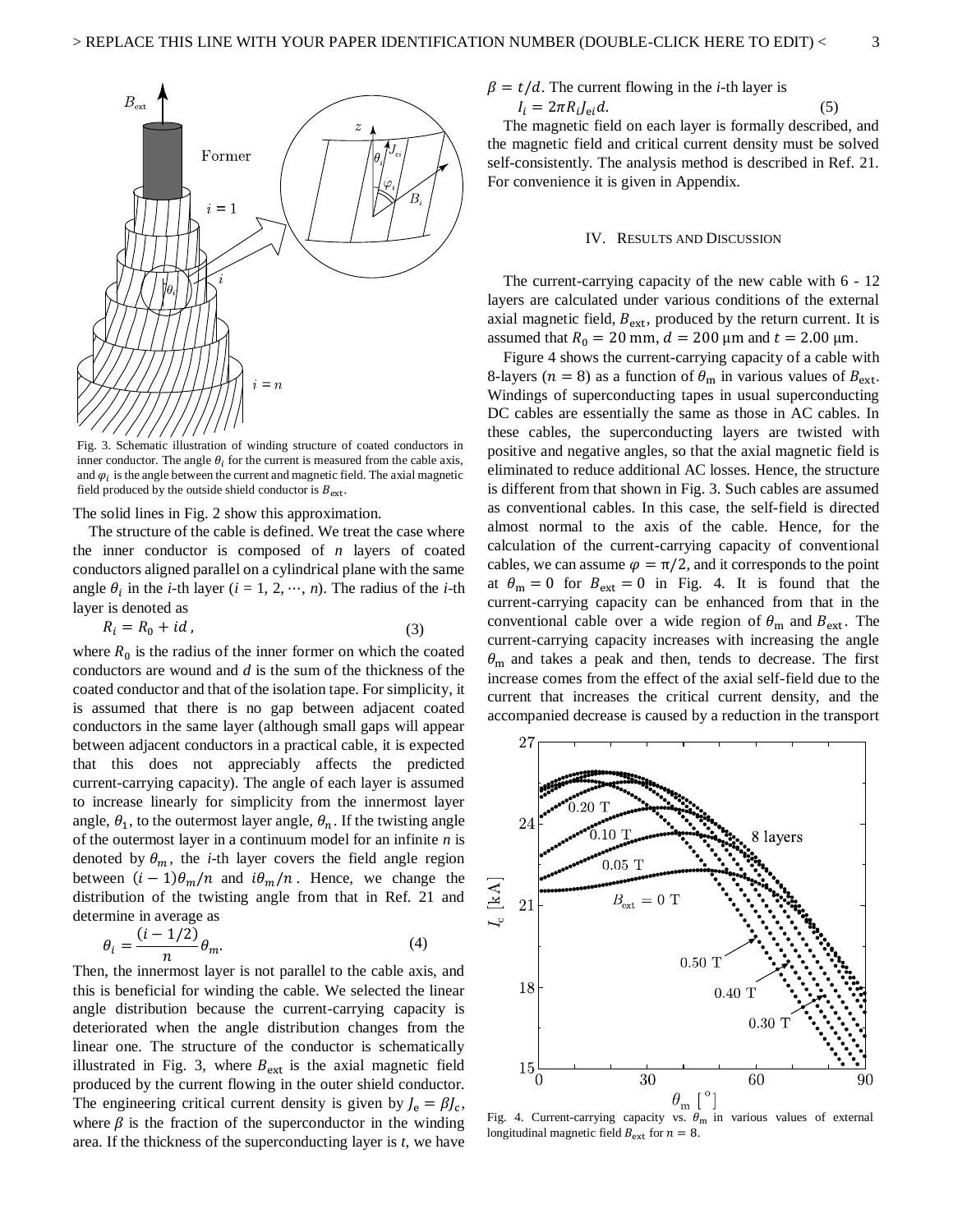

Fig. 5. Transport efficiency vs. external axial magnetic field. The solid lines show attainable regions and the open symbols show the optimal conditions for each layer number. The dashed curves show unrealized efficiencies limited by the current in the shield conductor.

efficiency. It is found that the value of  $\theta_{\rm m}$  at the peak capacity is much lower than that for the force-free cable,  $\theta_m \approx 53^\circ$  [10]. It clearly shows that there is no merit to realize the ideal force-free configuration and a choice of a slight increase in the critical current density by lowering the Lorentz force is better. The current-carrying capacity increases with  $B_{\text{ext}}$  so long as  $B_{\text{ext}}$  is small. This comes from the enhancement of the critical current density by reducing the magnetic field angle. When  $B_{\text{ext}}$  becomes large, the current-carrying capacity decreases with increasing  $B_{ext}$ . This is because the axial magnetic field dependence of the critical current density is weak.

It should be noted here that  $B_{ext}$  is produced by the current flowing back in the shield conductor and hence, it is a function of  $I_c$ . That is, there is an achievable limit of the  $B_{ext}$ -value. Here, the maximum value of  $B_{\text{ext}}(B_{\text{extm}})$  is determined. We assume that the mean radius and twisting angle of the shield conductor are  $R_s$  and  $\theta_s$ , respectively. If the helical current flowing in the shield conductor is  $I_c'$ , the transport current must be the same:  $I_c' \cos \theta_s = I_c$ . Then, the external longitudinal magnetic field is formally given by

$$
B_{\text{ext}} = \frac{\mu_0 I_c' \sin \theta_s}{2\pi R_s} = \frac{\mu_0 I_c}{2\pi R_s} \tan \theta_s. \tag{6}
$$

This must be solved self-consistently to obtain the achievable values of  $B_{ext}$  and  $I_c$ . For this purpose the iteration method is used again. Here, we assume as  $R_s = 25$  mm and  $\theta_s = 40^\circ$ .

The transport efficiency of the cable is defined by the ratio of the maximum current-carrying capacity,  $I_{cm}$ , of the new cable for various  $\theta_{\rm m}$  values to that in the conventional superconducting DC cable,  $I_0$ ;

$$
\eta = \frac{I_{\rm cm}}{I_0}.\tag{7}
$$

The dependence of the transport efficiency on  $B_{ext}$  is shown in



Fig. 6. (a) Distributions of twisting angle  $\theta_i$  and (b) angle  $\varphi_i$  of magnetic field from the superconductor axis for the present optimal cable and the ideal force-free cable for  $n = 8$ .

Fig. 5. The dashed curves show virtual efficiencies for which  $B_{\text{ext}}$  cannot be realized by the current flowing back in the shield conductor. The achievable regions and maximum transport efficiencies are shown by solid lines and open symbols, respectively. The corresponding values of  $\theta_{\rm m}$  are shown in Table II. The transport efficiency increases monotonically with increasing layer number *n* and/or  $B_{ext}$ . Hence, if we could

TABLE II OPTIMUM TWISTING ANGLE FOR DIFFERENT LAYER NUMBERS *N* IN CASE OF

| $R_s = 25$ MM AND $\theta_s = 40^\circ$ . |  |    |  |  |    |  |
|-------------------------------------------|--|----|--|--|----|--|
|                                           |  |    |  |  | 10 |  |
|                                           |  |    |  |  |    |  |
| $\lceil 0 \rceil$                         |  | 26 |  |  | 29 |  |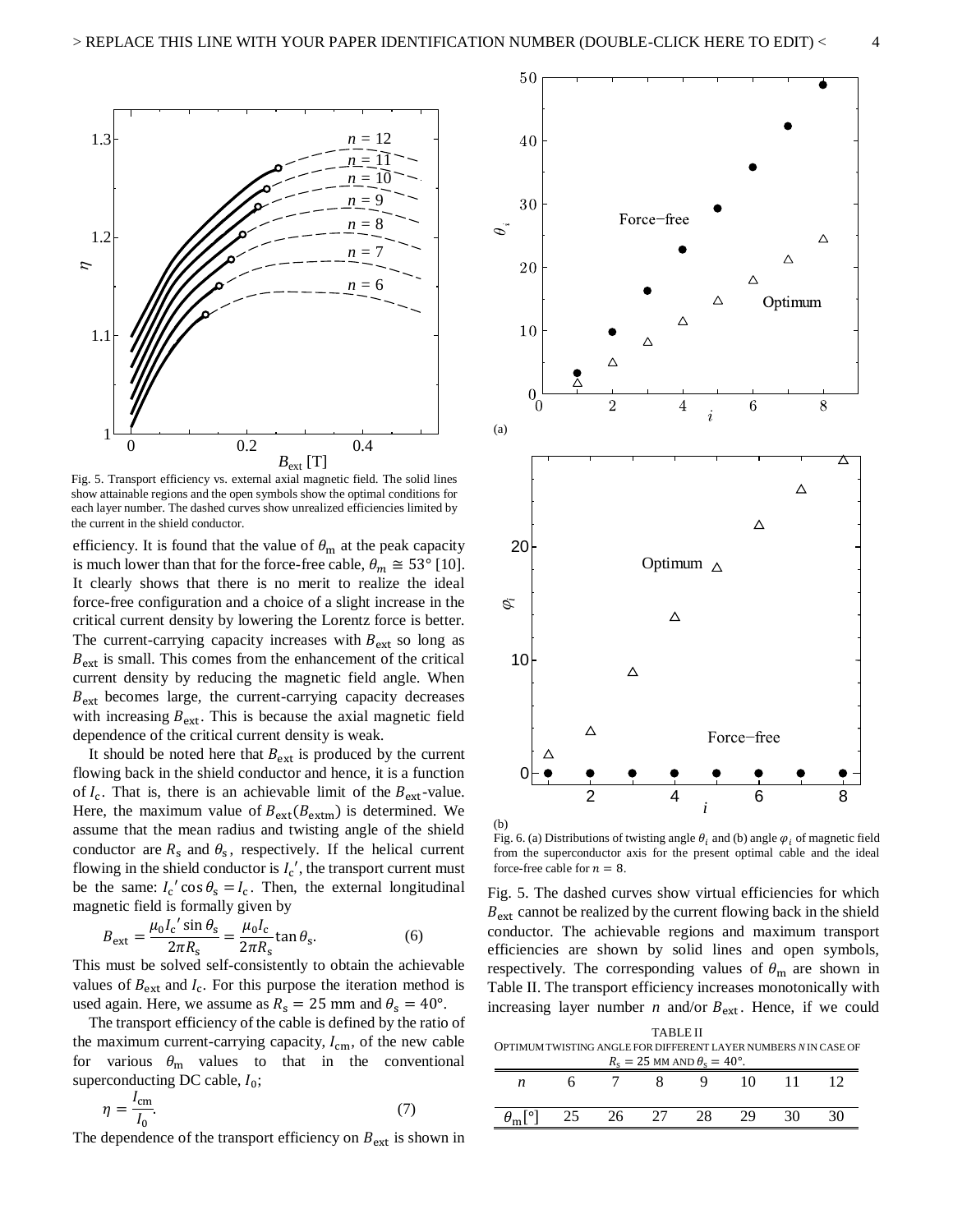

TABLE III CURRENT-CARRYING CAPACITY OF CONVENTIONAL CABLE  $(I_0)$ , ACHIEVABLE EXTERNAL AXIAL MAGNETIC FIELD  $(B_{\text{EXTM}})$ , MAXIMUM CURRENT-CARRYING CAPACITY OF NEW CABLE  $(I_{\text{EXT}})$  AND MAXIMUM TRANSPORT EFFICIENCY  $(\eta_{\text{MAX}})$ FOR EACH LAYER NUMBER (*N*) IN CASE OF  $R_s = 25$  MM AND  $\theta_s = 40^\circ$ .

| n  | $I_0[kA]$ | $B_{\text{extm}}[T]$ | $I_{\text{cmax}}$ [kA] | $\eta_{\rm max}$ |
|----|-----------|----------------------|------------------------|------------------|
| 6  | 17.18     | 0.1294               | 19.27                  | 1.122            |
|    | 19.39     | 0.1498               | 22.31                  | 1.151            |
| 8  | 21.52     | 0.1701               | 25.34                  | 1.177            |
| 9  | 23.59     | 0.1903               | 28.35                  | 1.202            |
| 10 | 25.60     | 0.2106               | 31.37                  | 1.225            |
| 11 | 2756      | 0.2309               | 34.39                  | 1.248            |
| 12 | 29.48     | 0.2511               | 37.41                  | 1.269            |

TABLE IV MAXIMUM TRANSPORT EFFICIENCY FOR DIFFERENT COMBINATIONS OF  $R_s$ AND  $\theta_{\rm s}$ .

| n  | $R_s = 25$ mm               |                               | $R_s = 30$ mm               |
|----|-----------------------------|-------------------------------|-----------------------------|
|    | $\theta_{\rm s}=30^{\circ}$ | $\theta_{\rm s} = 35^{\circ}$ | $\theta_{\rm s}=40^{\circ}$ |
| 6  | 1.099                       | 1.111                         | 1.111                       |
| 7  | 1.126                       | 1.139                         | 1.139                       |
| 8  | 1.151                       | 1.165                         | 1.165                       |
| 9  | 1.175                       | 1.189                         | 1.189                       |
| 10 | 1.197                       | 1.212                         | 1.212                       |
| 11 | 1.218                       | 1.234                         | 1.234                       |
| 12 | 1.238                       | 1.254                         | 1.254                       |

improve the critical current density of the coated conductor, the achievable transport efficiency would be increased more through the increase in  $B_{\text{extm}}$ . This will be discussed later.

Here we discuss the difference of the present cable and the ideal force-free cable. In the case of  $n = 8$ , the maximum transport efficiency of the present cable is 1.18, while that of the force-free cable is 2.13 [10]. This large difference comes



Fig. 8. Transport efficiency vs. external axial magnetic field when the critical current density is simply improved by factors (a) *A*=1.5 and (b) *A*=2.0. The dashed curves show unrealized efficiencies.

from the difference in the critical current density in parallel magnetic field. As a result, the force free state cannot be selected, since transport efficiency decreases appreciably. The distributions of twisting angle are compared in Fig. 6(a). The distribution is strictly determined so that the magnetic field is parallel to the superconducting tape: It can be seen that the superconductors are more tightly twisted in the force-free cable:  $\theta_{\rm m} = \mu_0 I_{\rm cm} n d/B$  with *B* being a magnetic field which is constant throughout the cable [10]. This is possible, since there is a room of twisting. That is, although the twisting lowers the rate of the transport current, the enhancement of the critical current density is sufficiently high to cover this factor. As a result, the force-free state, in which the magnetic field and the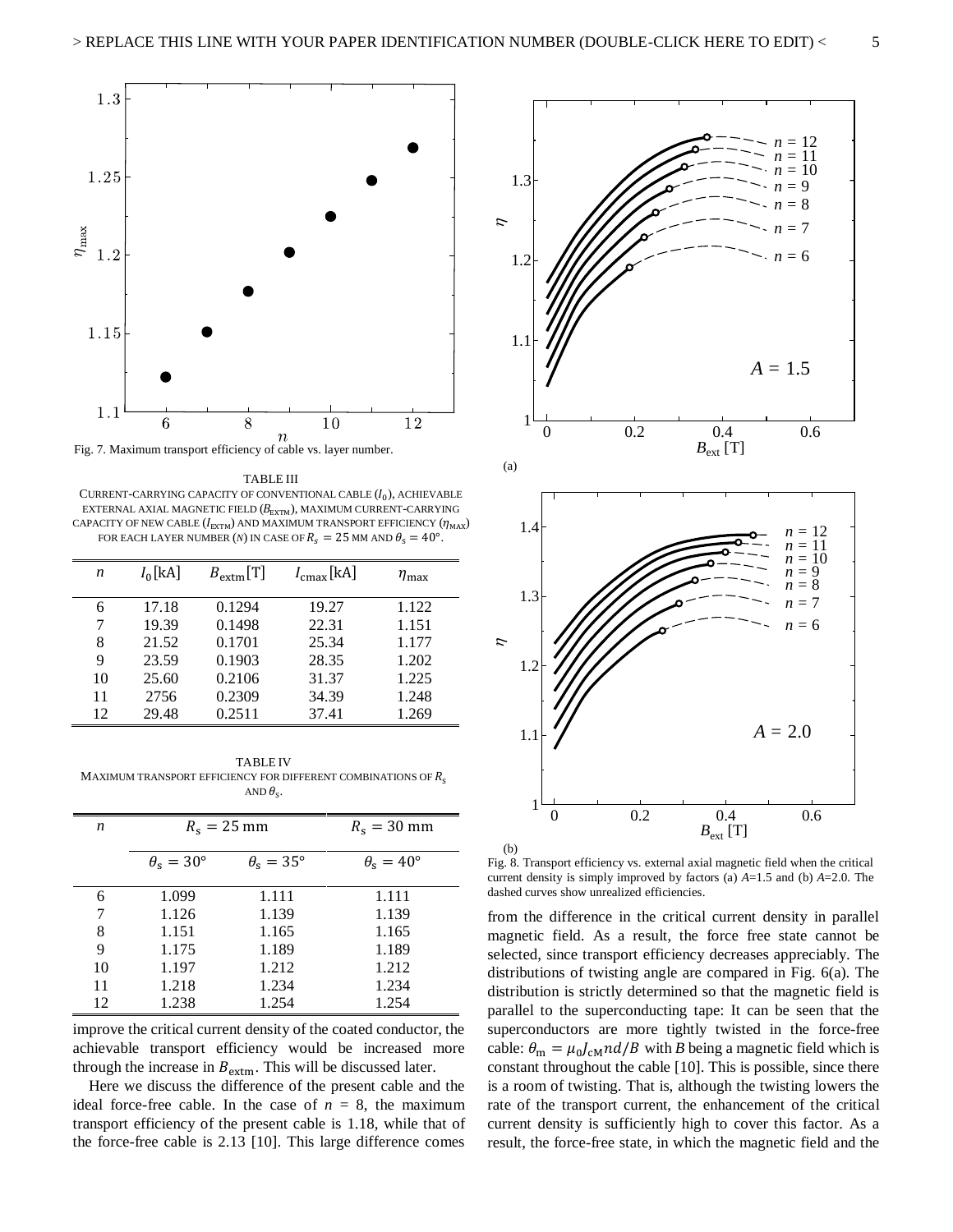

Fig. 9. Current-carrying capacity vs. improvement factor *A* of critical current density for proposed and conventional cables.

current are parallel to each other, can be realized as shown in Fig. 6(b). If the dependence of the critical current density on the parallel magnetic field is improved, the optimal distribution of the present cable will get closer to that of the force-free cable.

The relationship between  $\eta_{\text{max}}$  and layer number *n* is shown in Fig. 7. It can be seen that  $\eta_{\text{max}}$  monotonically increases with *n*. The obtained results for *n* from 6 to 12 are summarized in Table III.

The obtained results in Fig. 5 indicates that, if we could improve the critical current density of coated conductor, the achieved transport efficiency would be increased more through the increase in  $B_{\text{extm}}$ . In fact, if the critical current densities in Eq. (1) are simply improved by factor *A*=1.5 or 2.0, the transport efficiency is predicted to be improved as shown in Fig. 8(a) or (b), respectively. This seems to be a practical method to improve the efficiency, since it may take many years to essentially improve the longitudinal field effect of coated conductors. Figure 9 compares the current-carrying capacity between the present and conventional cables as a function of the improvement factor of the critical current density. It is found that the current-carrying capacity of the present cable increases almost linearly with increasing the critical current density, while that in the conventional cable tends to be saturated because of the enhanced self-field. This also shows that the proposed cable is suitable for transportation of large currents.

The calculated results for different values of  $R_s$  and  $\theta_s$  are listed in Table IV. When  $R_s$  is increased or  $\theta_s$  is decreased,  $\eta_{\text{max}}$  decreases because of the decrease in  $B_{\text{ext}}$ . Even for  $R_s = 25$  mm and  $\theta_s = 40^\circ$ , however, the value of  $\eta_{\text{max}}$  is about 1.27 for  $n = 12$ , and the current-carrying capacity can be appreciably increased from the conventional cables.

Thus, the proposed design of superconducting DC cable is effective for improving the current-carrying capacity even for present coated conductors that do not show a remarkable enhancement of the critical current density in a parallel magnetic field. Recently it was shown [21] that the current-carrying capacity of a one layer cable made with Bi-2223 tapes had a peak value under the condition where the magnetic field was parallel to the tapes, and a similar result was obtained for a one layer cable made with REBCO coated conductors [24]. This shows that the proposed cable structure is promising. The key point of this structure is to enhance the ratio of the transport current and to utilize a merit of reducing the Lorentz force. The optimal design is different depending on the critical current density properties of coated conductors, and if the critical current density is improved, an achievement of much higher current-carrying capacity can be expected. The important point is that this structure can be applied to cables fabricated with Bi-based superconductors.

One practical problem in the proposed structure is that the twisting angle in the optimized conductor is too small for  $i=1$ and 2 in Fig. 6(a). Such almost straight winding makes it difficult to bend the cable. The low winding angles might be increased to around 10°. Then, the current-carrying capacity of the cable will be slightly reduced from the present estimation by this change.

However, we have to bear in mind that the force-free cable is of the best efficiency. Hence, efforts should be made to improve the critical current density of coated conductors in a longitudinal magnetic field to realize the force-free cable in the future. For this purpose it is important at first to improve the weak link behavior by eliminating *a*-axis and tilted *c*-axis grains in the superconducting layer in coated conductors. The next step is to improve directly the critical current properties. The mechanism that determines the critical current density in the superconductor in the longitudinal magnetic field is not the flux cutting [25-28] but flux pinning [3, 29-31]. That is, the balance between the force-free torque to reduce the torsional shear of flux lines and the pinning torque determines the critical current density [32, 33], in an analogous manner to the balance between the Lorentz force and the pinning force in transverse magnetic field. The pinning centers effective for enhancement of the critical current density in this field configuration are those that prevent flux lines from rotating in the *a*-*b* plane to reduce the torsional shear. Introduction of such pinning centers will contribute to a further improvement of the critical current density.

#### V. SUMMARY

A new design is proposed for superconducting DC power cable with present commercial coated conductors. It is found that the current-carrying capacity can be significantly enhanced from conventional cables, although the critical current density decreases slightly with increasing parallel magnetic field. Therefore, this theoretical approach provides a practical design suitable for each coated conductor with different critical current density. It should be noted that this design can also be used for Bi-based superconductors. It is expected to practically examine a feasibility of this design of DC cable. At the same time,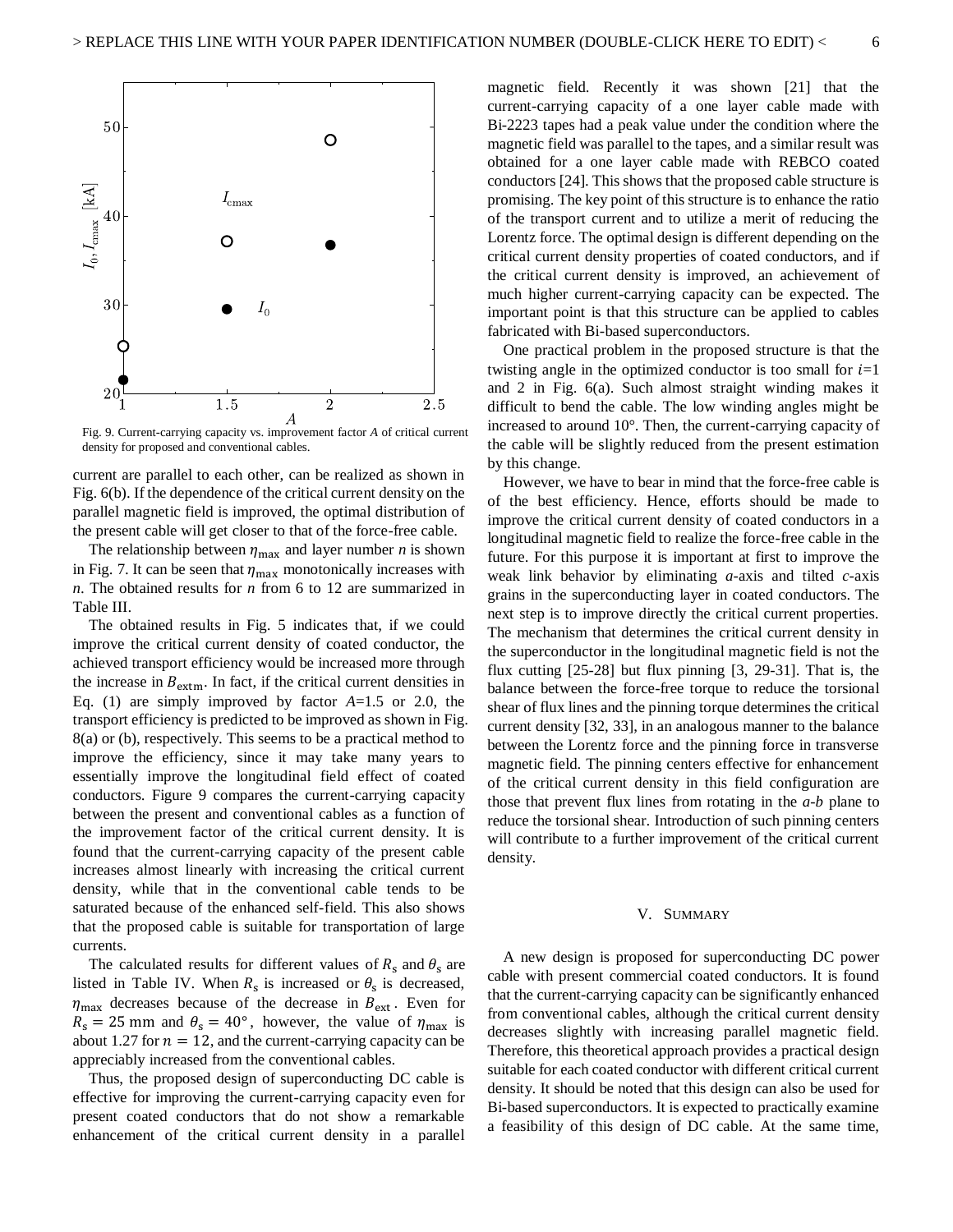efforts should be made to improve the critical current density of coated conductors in a parallel magnetic field to realize the force-free cable in the future, because the current-carrying capacity of the force-free cable is much higher than that in cables with the present structure.

#### **APPENDIX**

The critical state is assumed for every layer to estimate the current-carrying capacity. The current flowing in the *i*-th layer produces an axial magnetic field

$$
B'_{i\parallel} = \frac{\mu_0 I_i \cos \theta_i}{L_i} = \frac{\mu_0 I_i \sin \theta_i}{2\pi R_i},
$$
\n(8)

in the inner region  $(R < R_i)$ , where  $L_i = 2\pi R_i \cot \theta_i$  is the winding pitch of the *i*-th layer. The azimuthal magnetic field produced outside the *i*-th layer  $(R < R_i)$  is

$$
B'_{i\perp} = \frac{\mu_0 I_i \cos \theta_i}{2\pi R}.
$$
\n(9)

Hence, if the external axial magnetic field produced by the return current flowing in the shield conductor is  $B_{\text{ext}}$ , the axial and azimuthal magnetic fields on the *i*-th layer are

$$
B_{i\parallel} = \sum_{k=i+1}^{n} \frac{\mu_0 I_k \sin \theta_k}{2\pi R_k} + B_{\text{ext}}
$$
 (10)

and

$$
B_{i\perp} = \sum_{k=1}^{i-1} \frac{\mu_0 I_k \cos \theta_k}{2\pi R},
$$
 (11)

respectively. Then, the strength of the magnetic field on the *i*-th layer is

$$
B_i = \left(B_{i\parallel}^2 + B_{i\perp}^2\right)^{1/2},\tag{12}
$$

and its angle from the direction of the tape is

$$
\varphi_i = \theta_i - \tan^{-1} \frac{B_{i\perp}}{B_{i\parallel}}.
$$
\n(13)

The transport current of the *i*-th layer is  $I_i \cos \theta_i$  and the current-carrying capacity of the cable is

$$
I_{\rm c} = \sum_{i=1}^{n} I_i \cos \theta_i.
$$
 (14)

The critical current density of the *i*-th layer is given by

$$
J_{c}(\varphi_{i}) = \frac{1}{2} \left( J_{cM}(B_{i}) + J_{cm}(B_{i}) \right)
$$
  
+ 
$$
\frac{1}{2} \left( J_{cM}(B_{i}) - J_{cm}(B_{i}) \right)
$$
 (15)  
- 
$$
J_{cm}(B_{i}) \cos 2\varphi_{i}
$$
  
= 
$$
J_{ci}.
$$

There are *n* sets of the above equations. These set of equations can be numerically calculated using the iteration method:

$$
J_{ci} = f(J_{c1}, J_{c2}, \cdots, J_{cn}).
$$
 (16)

In the initial condition we assume that all layers have the same critical current densities  $J_{c1}^{(0)} = \dots = J_{c1}^{(0)} = J_{cM}(B = 0)$ , and the calculation of the next step is done with obtained critical current densities in each layer. The calculation is iterated until an unchanged set of solutions are obtained. In Ref. 21 it was shown that the iteration method can reproduce the results of analytic solution for the ideal force-free case.

On the other hand, the current-carrying capacity  $I_0$  in usual

superconducting cable in the azimuthal magnetic field is simply obtained by putting  $B_{ext} = 0$  and  $\varphi = \pi/2$  ( $\theta_m = 0$ ).

#### **REFERENCES**

- [1] S. T. Sekula, R. W. Boom and C. J. Bergeron, "Longitudinal critical currents in cold - drawn superconducting alloys," *Appl. Phys. Lett.*, vol. 2, p. 102, 1963.
- [2] G. W. Cullen, G. D. Cody and J. P. McEvoy, Jr., "Field and Angular Dependence of Critical Currents in Nb3Sn," *Phys. Rev.*, vol. 132, p. 577, 1963.
- [3] G. W. Cullen and R. L. Novak, "Effect of fast neutron induced defects on the current carrying behavior of superconducting Nb<sub>3</sub>Sn," *Appl. Phys. Lett.*,vol. 4, p.147, 1964.
- [4] J. W. Heanton and A. C. Rose-Innes, "Critical currents of a superconductor of the second kind," *Cryogenics*, vol. 4, issue 2, pp. 85-89, 1964.
- [5] Yu. F. Bychkov, V. G. Vereshchagin, M. T. Zuev, V. R. Karasik, G. B. Kurganov and V. A. Mal'tsev, "Similarity of longitudinal and transverse critical current in superconducting alloys with rigidly pinned vortex lattice," *JETP Lett.,* vol. 9 no. 12, pp. 404-407, Jun. 1969.
- [6] V. R. Karasik and V. G. Vereshchagin, "Investigation of longitudinal critical currents in superconducting alloys based on Ti and Zr," *Sov. Phys. JETP,* vol. 32, no. 1, pp. 20-26, 1971.
- [7] C. J. Bergeron, "Simple model for longitudinal force free current flow in superconductors of the second kind," *Appl. Phys. Lett.,* vol. 3, p. 63, Aug. 1963.
- [8] D. G. Walmsley, "Force free magnetic fields in a type II superconducting cylinder," *J. Phys. F,* vol. 2, no. 3, p. 510, 1972.
- [9] A. M. Campbell and J. E. Evetts, "Flux vortices and transport currents in type II superconductors," *Adv. Phys.*, vol. 21, issue 90, pp. 199-428, 1972.
- [10] T. Matsushita, M. Kiuchi and E. S. Otabe, "Innovative superconducting force-free cable concept," *Supercond. Sci. Technol.*, vol.25, p. 125009 2012.
- [11] T. Matsushita, V. S. Vyatkin, M. Kiuchi and E. S. Otabe, *TEION KOGAKU* (*J. Cryo. Super. Soc. Jpn.*) [in Japanese], vol. 48, p. 569 2013*.*
- [12] B. Maiorov, Q. X. Jia, H. Zhou, H. Wang, Y. Li, A. Kursunovic, J. L. MacManus-Driscoll, T. J. Haugan, P. N. Barnes, S. R. Foltyn and L. Civale, "Effects of the Variable Lorentz Force on the Critical Current in Anisotropic Superconducting Thin Films," *IEEE Trans. Appl. Supercond.*, vol. 17, issue 2, p. 3697, 2007.
- [13] A. Ibi, H. Iwai, K. Takahashi, T. Muroga, S. Miyata, T. Watanabe, Y. Yamada and Y. Shiohara, "Investigations of thick YBCO coated conductor with high critical current using IBAD-PLD method," *Physica C*, vol. 426-431 part 2, pp. 910-914, 2005.
- [14] T. Kato, R. Yoshida, N. Chikumoto, S. Lee, K. Tanabe, T. Izumi, T. Haruyama and Y. Shiohara, "Microstructural characterization of  $GdBa<sub>2</sub>Cu<sub>3</sub>O<sub>y</sub>$  superconductive layer fabricated by in-plume pulsed laser deposition," *Physica C*, vol. 471, pp. 1012-1016, 2011.
- [15] P. N. Zaitsev, G. Ockenfuss and R. Wördenweber, *Appl. Supercond.* (Inst. Phys. Conf. Ser.), vol. 158, p. 25, 1997.
- [16] S. R. Foltyn, Q. X. Jia, P. N. Arendt, L. Kinder, Y. Fan and J. F. Smith, "Relationship between film thickness and the critical current of YBa2Cu3O7-δ-coated conductors," *Appl. Phys. Lett.*, vol. 75, issue 23, p. 3692, 1999.
- [17] S. R. Foltyn, H. Wang, L. Civale, Q. X. Jia, P. N. Arendt, B. Maiorov, Y. Li, M.P. Maley, J. L. MacManus-Driscoll, "Overcoming the barrier to 1000 A cm width superconducting coatings," *Appl. Phys. Lett.*, vol. 87, p. 162505, 2005.
- [18] S. R. Foltyn, L. Civale, J. L. MacManus-Driscoll, Q. X. Jia, B. Maiorov, H. Wang and M. P. Maley, "Materials science challenges for high-temperature superconducting wire," *Nature Materials*, vol. 6, pp. 631-642, 2007.
- [19] T. Matsushita, M. Kiuchi, K. Kimura, S. Miyata, A. Ibi, T. Muroga, Y. Yamada and Y. Shiohara, "Dependence of critical current properties on the thickness of the superconducting layer in YBCO coated tapes," *Supercond. Sci. Technol*., vol. 18, p. S227, 2005.
- [20] K. Kimura, M. Kiuchi, E. S. Otabe, T. Matsushita, S. Miyata, A. Ibi, T. Muroga, Y. Yamada and Y. Shiohara, "Film thickness dependence of critical current characteristics of YBCO-coated conductors," *Physica C*, vol. 445-448, pp. 141-145, 2006.